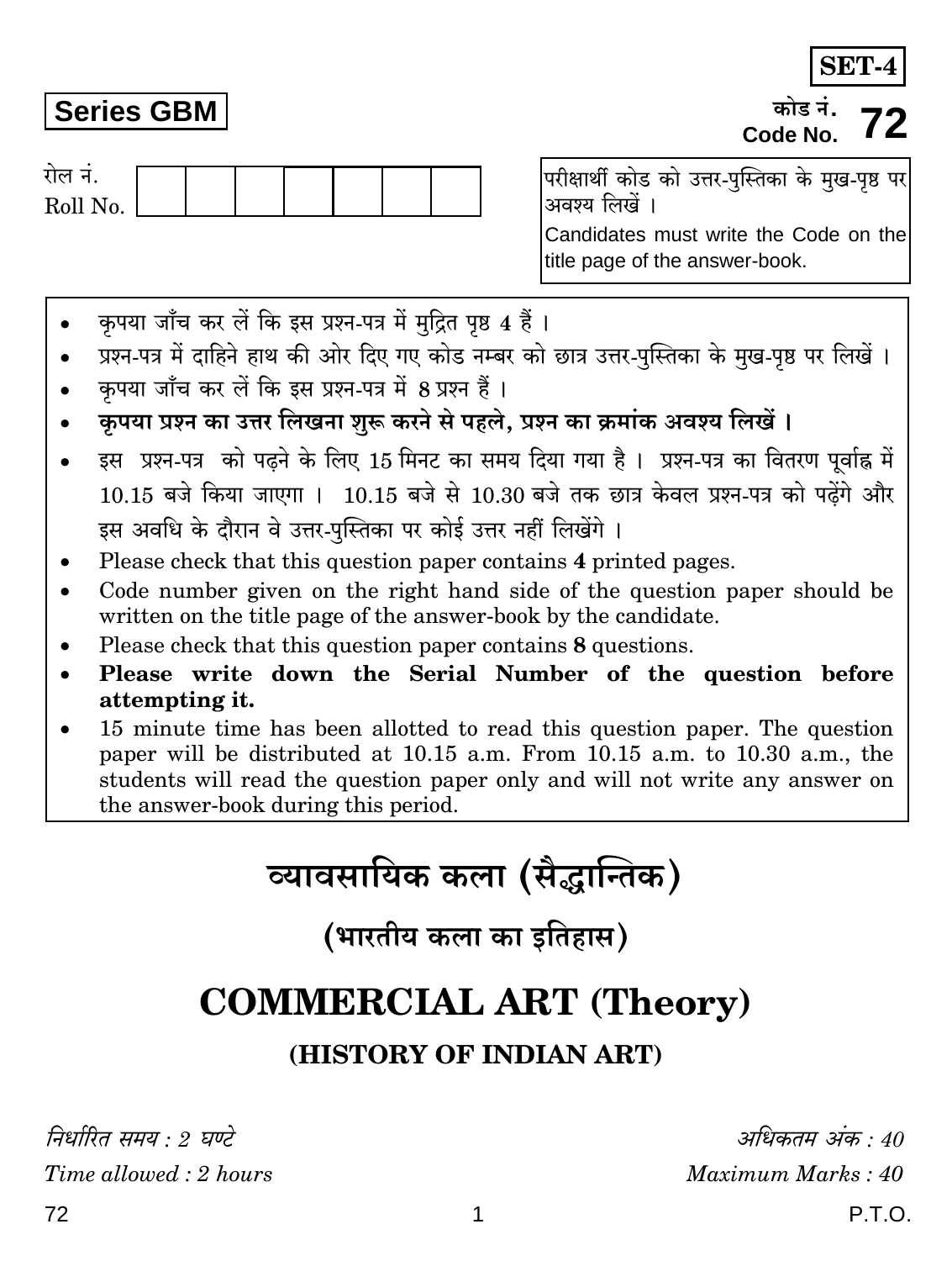सामान्य निर्देश :

- सभी आठ प्रश्न अनिवार्य हैं. जिनके अंक समान हैं ।  $(i)$
- प्रश्न संख्या 1 व 2 का प्रत्येक उत्तर लगभग 200 शब्दों में तथा प्रश्न संख्या 3, 4 व 5 का  $(ii)$ प्रत्येक उत्तर लगभग 100 शब्दों में लिखिए । प्रश्न संख्या 6, 7 व 8 वस्तुनिष्ठ प्रकार के हैं ।

### **General Instructions:**

- $(i)$ **All the eight questions are compulsory, which carry equal marks.**
- Answers to be written for question nos. 1 and 2 in about 200 words each  $(ii)$ and for question nos. 3, 4 and 5 in about 100 words each. Question nos. 6, **7** and 8 are objective type.
- मग़ल अथवा दक्खिन लघृ-चित्रशैली के उदभव (जन्म/आरंभ) एवं विकास पर एक निबन्ध 1. लिखिए ।

Write an essay on the origin and development of the Mughal **or** Deccan School of Miniature Painting.

अपने पाठयक्रम में सम्मिलित बंगाल शैली के समस्त चित्रों में से **कौन-से एक** को आप  $\overline{2}$ . सर्वाधिक पसन्द अथवा नापसन्द करते हैं ? इसके चित्रकार द्वारा माध्यम एवं तकनीक का संचालन करने, विषय-वस्तु का निरूपण करने तथा उसके संयोजन करने के ढंग की क्षमताओं के आलोक में अपने समूचित कारण विस्तारपूर्वक दीजिए।

Which one do you like or dislike the most among all the paintings of the Bengal School included in your course of study? Give your appropriate reasons in detail in the light of the capabilities of its painter in handling the medium & technique, depiction of the subject-matter and his way of composition.

- निम्नलिखित समकालीन (आधुनिक) भारतीय कलाकृतियों में से **किसी एक** की **विषय-वस्त्** 3. के निरूपण में इसका कलाकार कहाँ तक सफल रहा है ? सौंदर्य मापदण्डों के आधार पर अपने समुचित कारण दीजिए:
	- (अ) **गपशप** (एक चित्र)
	- (ब) दीवारों से सरोकार (एक छापा-चित्र)
	- (स) गणेश (एक मूर्ति-शिल्प)

 $\overline{2}$ 

5

5

 $\mathcal{L}$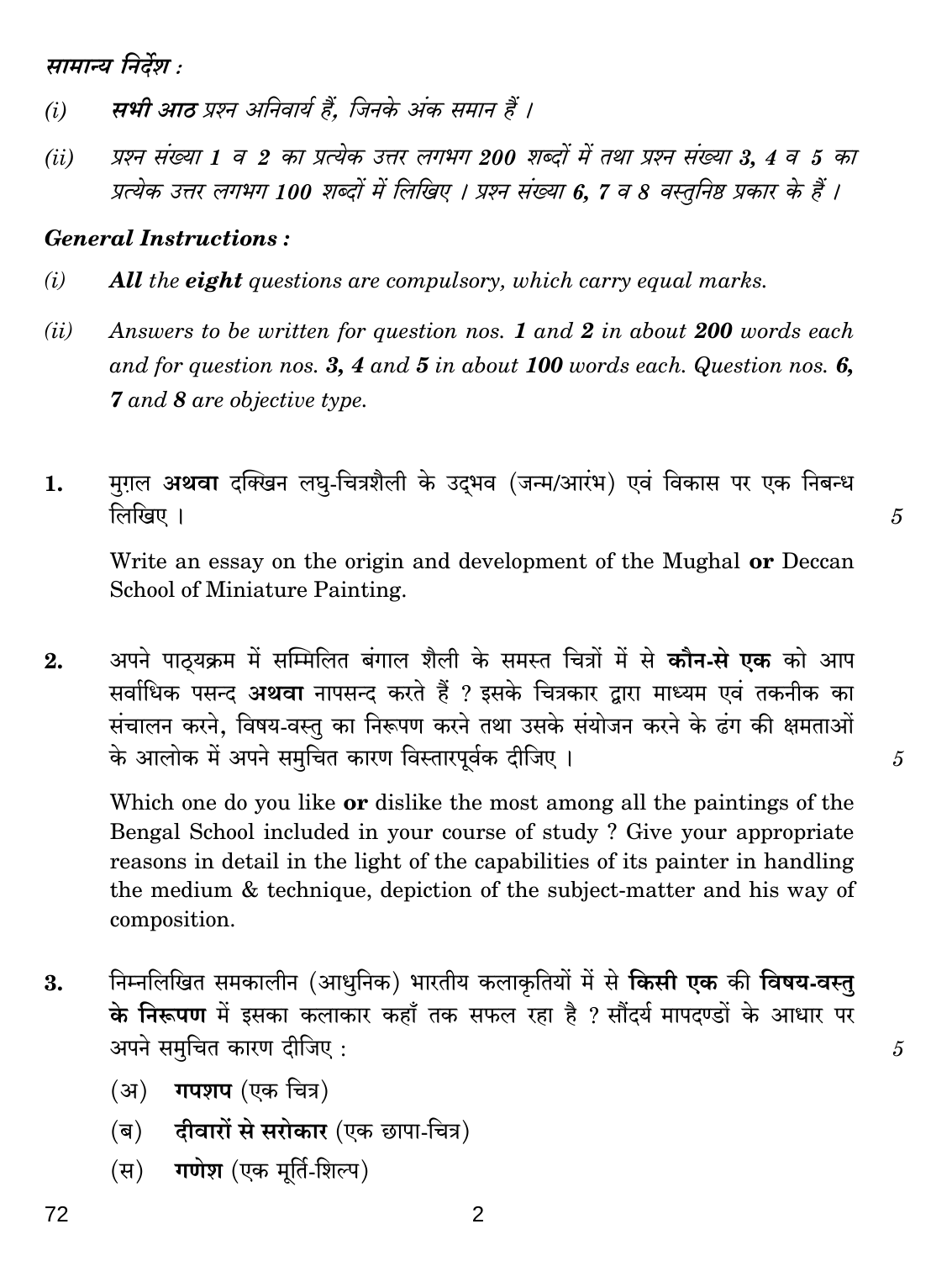How far has its artist been successful in depicting the **subject-matter** of **any** of the following contemporary (modern) Indian art works? Give your appropriate reasons on the basis of the aesthetic-parameters :

- $(a)$ **Gossip** (a painting)
- **Of Walls** (a graphic-print) (b)
- $(c)$ Ganesha (a sculpture)
- निम्नलिखित लघु-चित्रों में से **किसी एक** में किन **मानवीय जीवन-मूल्यों** की अभिव्यक्ति हई  $\overline{4}$ . है ? संक्षेप में समझाइए ।
	- भरत का राम से चित्रकूट में मिलाप (राजस्थानी शैली)  $(3)$
	- भरत राम की चरण-पादकाओं का पूजन करते हुए (पहाड़ी शैली)  $(\overline{\mathbf{q}})$

Which are the **human life values** expressed in **any** of the following miniature-paintings and how? Explain briefly.

- $(a)$ **Bharat Meets Rama at Chitrakuta** (Rajasthani School)
- $(b)$ **Bharat Worshipping Charan-Padukas of Rama** (Pahari School)
- अपने पाठयक्रम में सम्मिलित मुग़ल **अथवा** दक्खिन शैली के **किसी एक** संबद्ध चित्र की 5. पहचान कीजिए, जिसमें निम्नलिखित विशेषताएँ समाविष्ट हों और उन्हें उस चित्र में तदनुसार समझाइए:
	- मुग़ल लघु-चित्रशैली धर्मनिरपेक्ष थी, जिसमें हिन्दू देवी-देवताओं तथा संतों का भी  $(\mathfrak{F})$ निरूपण किया गया।

#### अथवा

 $(\overline{\mathbf{e}})$ दक्खिन लघु-चित्रशैली में लम्बी और कमनीय (छरहरी/पतली) नारी आकृतियों का महीन और लयात्मक रेखाओं में अंकन किया गया ।

Identify any relevant painting of the Mughal or Deccan School included in your course of study comprising of the following features and explain them in that painting accordingly:

 $(a)$ The Mughal School of Miniature Painting was secular, in which Hindu Gods-Goddesses and saints were also depicted.

### **OR**

The tall and slender female figures were rendered with fine and (b) rhythmic lines in the Deccan School of Miniature Painting.

5

 $\overline{5}$